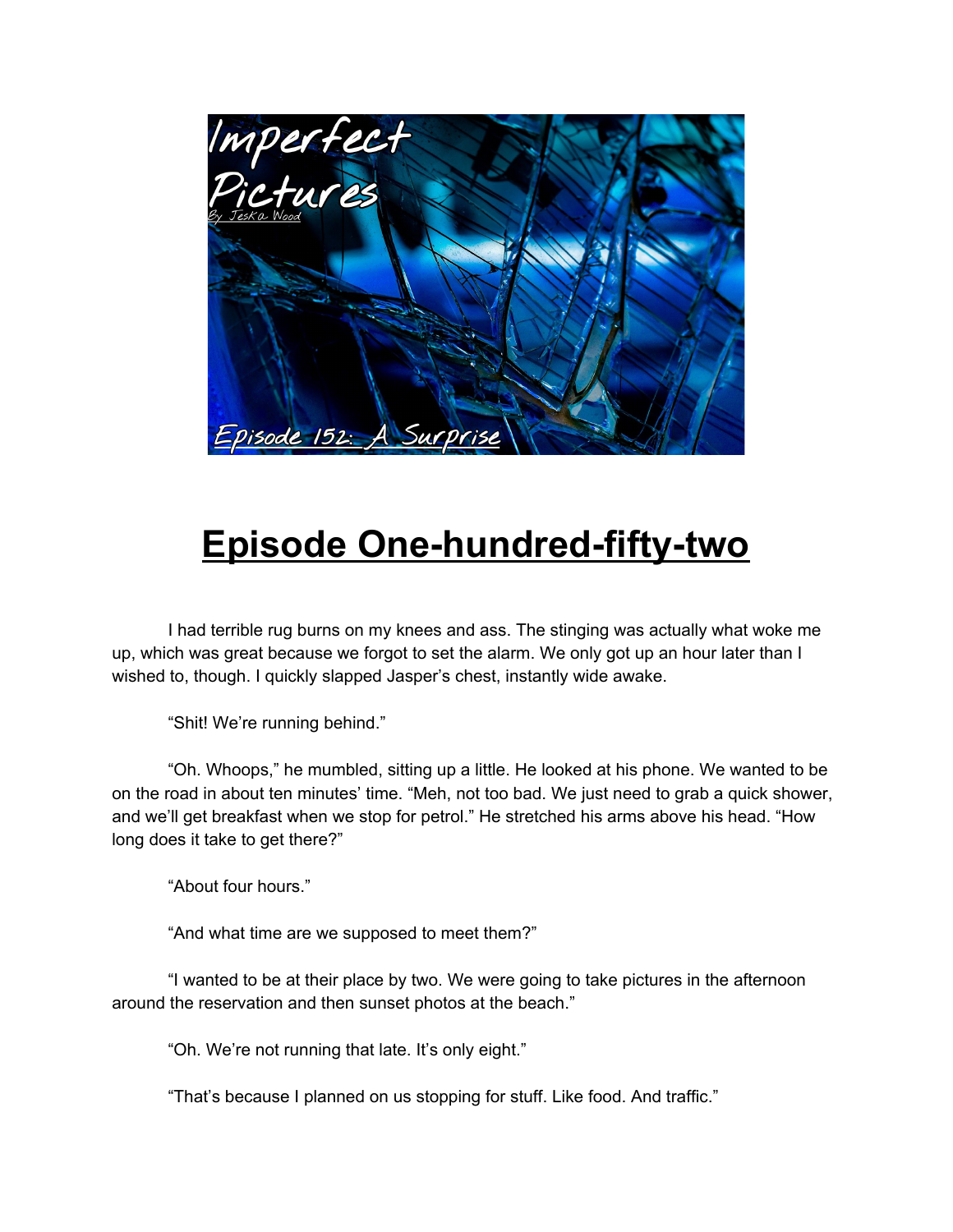Smirking, he pulled me towards him. "Or sleeping in a little. It's fine." He kissed me for a long moment. "Go start the water, and I'll pick up real quick and make sure we've got everything ready to go when we leave."

"Okay," I grinned against his lips before kissing him again. "You're right. It's fine. I'm just anal."

"It's alright. We've got this."

Thirty minutes later, we were on the road with donuts and coffee. I had planned for nicer, sit-down meals, but this was perfect. I wasn't too tired or hungover, despite my aching knees. We were still able to have a pleasant lunch along the way.

We arrived at my brother's cabin at one forty-five. He was waiting for me on his porch, smoking. Jake stood, putting out his joint before running down the steps. I jumped into his arms just like the first time I saw him. He waggled me back and forth, his face in my hair.

"There's my sister. I've missed you," he breathed. It instantly made me want to cry. My heart always beat a little faster when I was around him.

"I've missed you, too. How are you?"

"I'm on top of the world. My wife is about to have a beautiful baby, and my amazing sis is here to be a part of it. God, I wish Dad was here for this."

I pushed my face into his neck. The tears came whether I wanted them to or not. "Me too. So much." His fingers bunched into my hoodie. It was surprisingly cold, despite it being May. At least it was sunny. It was more than what we could have hoped for in Washington.

"He's watching, though. He's our guide now."

"I hope so," I murmured as he placed me down to my feet.

Jake took my shoulders, looking at me seriously. "He is. He has to be. Dad put everything in motion so we could find each other."

"You know," I laughed as I wiped my eyes with my sleeve, "even if that's not true, I'm going to believe it because it sounds so nice. So, where's Mommy?"

We both turned to look at the porch. Vanessa was standing barefoot in her pretty dress. It was long-sleeved and flowing in a deep, velvet green. Her lovely red hair was curled, and there was a crown of flowers on her head. Her smile was strained, trying not to cry with us and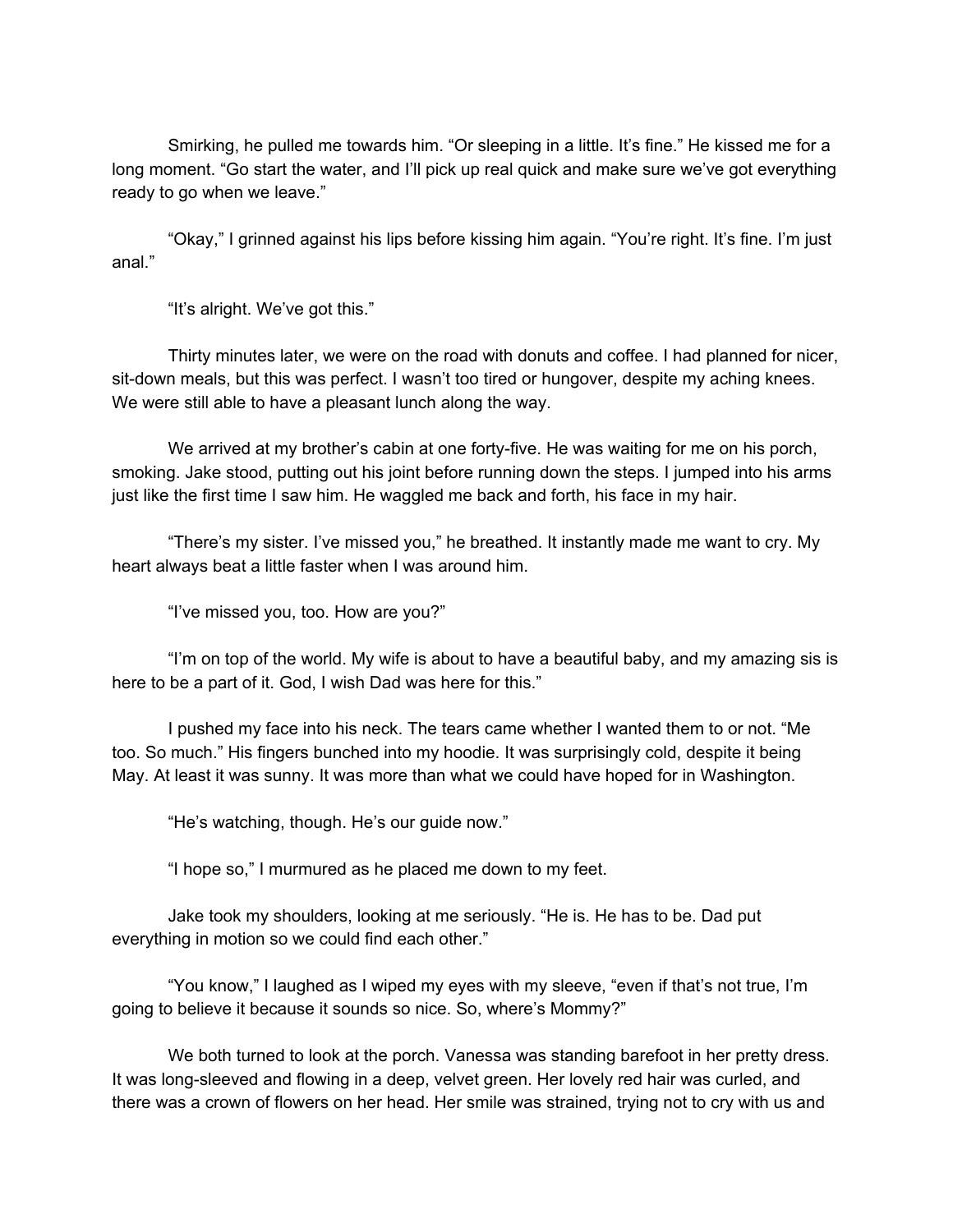ruin her makeup. Hopefully, she was smart and invested in waterproof stuff like Lauren did when I shot hers.

"Hi," she grinned.

I rushed to give her a hug. "You look like a wood spirit or something! You need some cute little wings, and you'd be a fairy!"

Laughing, she sniffed deeply. "I'm too fat to be one."

"Shut up," Jake snapped at her. "We're not doing that today. You're exquisite. Everyone agrees that you're ethereal. Stop it."

Pouting playfully, she smiled at her man. "Okay. Fine. Thank you. Go get changed," she directed. Nodding, he patted me on the shoulder as he passed. "You must be Jasper! It's so nice to meet you!" She went to hug him, too.

"What a beautiful home you have," he complimented. "And you are just stunning. I agree with your husband. You look like some fairy tale creature. It'll be perfect for the pictures, especially in this setting." He looked around. "I've never seen anything like this."

"We're so happy to have you here. So, you're staying for dinner, right? I've got stuff planned." She took my hands to lead me inside the house to wait for him. At the very least, she needed her shoes.

"You don't have to cook-"

"No, no. It's already ready. I just have to pop it in the oven. I've been making freezer meals all week for when the baby comes. And I want to see how they turn out."

"We'd love to," my boyfriend replied for me graciously.

She beamed. "Wonderful. Let me finish getting ready, and we'll get this party started!"

I had fun when I took pictures for my friends, but it was even better when it was my family. They had special spots they wanted for the photos, and we hopped all over the reservation. The last location was thankfully right in front of their home. When the sun set, we just walked inside. It was the best tour I could have asked for. Our land was beautiful.

"So," Jake began after the delicious dinner Vanessa made as Jasper and I sat outside with him with a joint. He grew his own weed in a little garden behind his house. Apparently, our father did it before it was legal, but we weren't supposed to tell grandpa that. He used it for his pain. "I kind of have a surprise for you."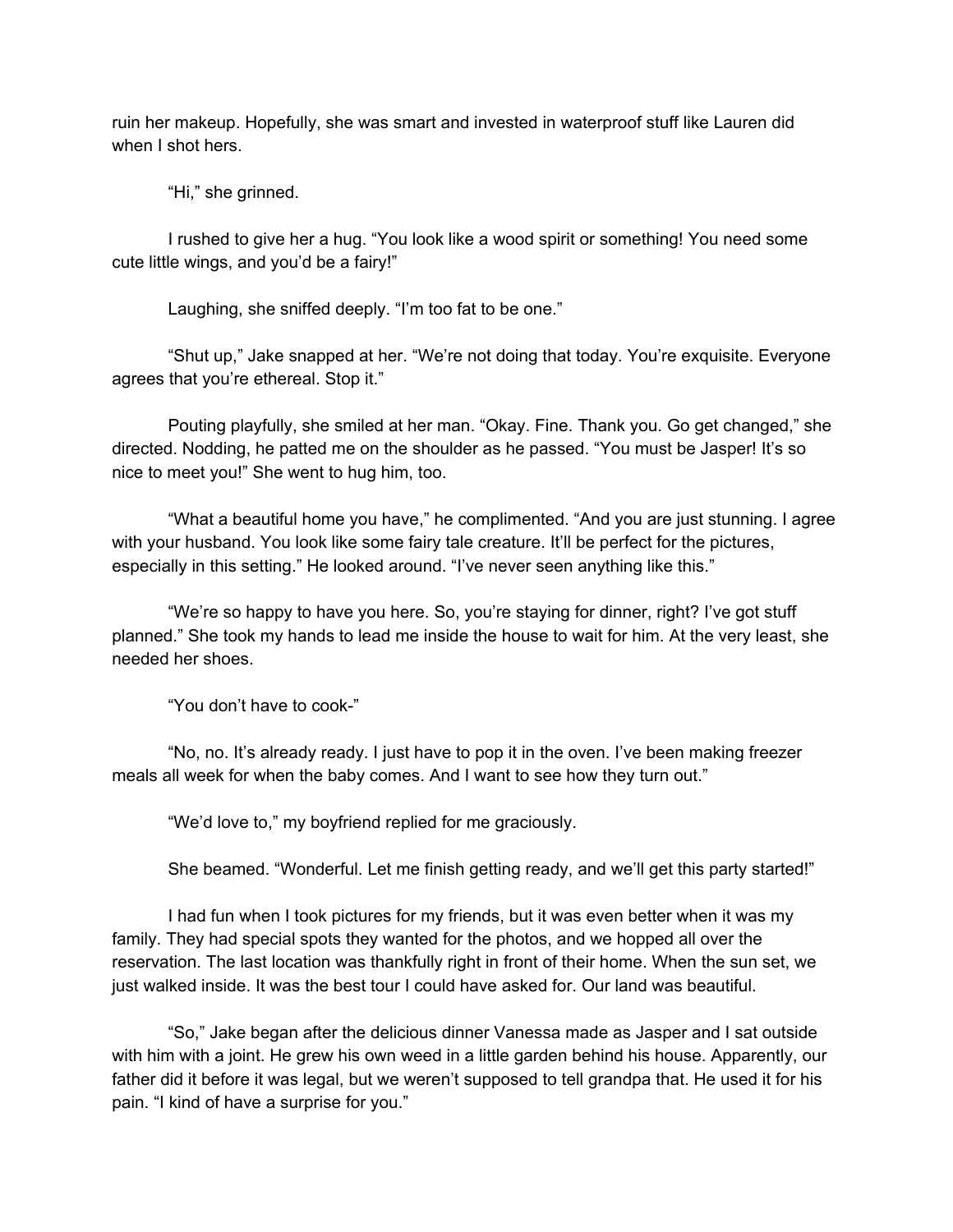"A surprise?" I questioned with a brief smile.

"Yup." He took a hit before blowing it out slowly. "I was looking through Dad's old videos for something to show you. He had a major love for his big ass awkward as fuck video camera from the eighties. It's mostly us as kids. But I found a tape with 'Renee' on it."

I gasped in shock. "What was on it?"

He shrugged. "I don't know. I decided to wait until you were here to watch it. So, it could be nothing. That's the 'kind of' part. But I've never seen this one before."

Biting my lip for a moment, I took a hit of my own to calm my nerves. "Oh. Well, do you want to watch it now?" I asked, looking at Jasper, then back to him. Jake nodded in response before putting his smoke in the ashtray.

The VCR was set up in their bedroom. My boyfriend offered to help Vanessa clean up in the kitchen to give us a little privacy. My brother and I sat at the end of the bed, the remote in his hand. We both stared at the black screen nervously.

"What if this is porn, and we end up seeing our parents doing it?" I jokingly whispered.

"Why do you think I waited?" He laughed loudly, tilting his head to the side as his eyes got wide. I snorted too. "I guess… Here we go."

The scene popped up, static going across the television for a minute before it stabilized. The camera was being set up on something, adjusting to make sure it was in at the right height. It was obviously being pointed towards a bed and a pale, sleeping woman.

"Oh, no," I squeaked, then laughed. "I'm scared." He chuckled awkwardly beside me.

Then I saw our father move onto the mattress. He was wearing sleep pants and no shirt. He looked exactly like Jacob. Muscular and handsome. Detailed tribal tattoos covered his arms and shoulders, and his long black hair went in waves down his back. He smiled at the camera, winking at it.

"Oh, no," Jake repeated.

And then he sang happy birthday, smoothing the curls away from the sleeping woman's face to reveal that of my mother's. But I barely recognized her. All the pictures I had of her were from after I was born. She looked gaunt and sickly, miserable in her shell. Here her skin was lovely and clear, her cheeks plump. I could see my features in her too. I brought my hand to my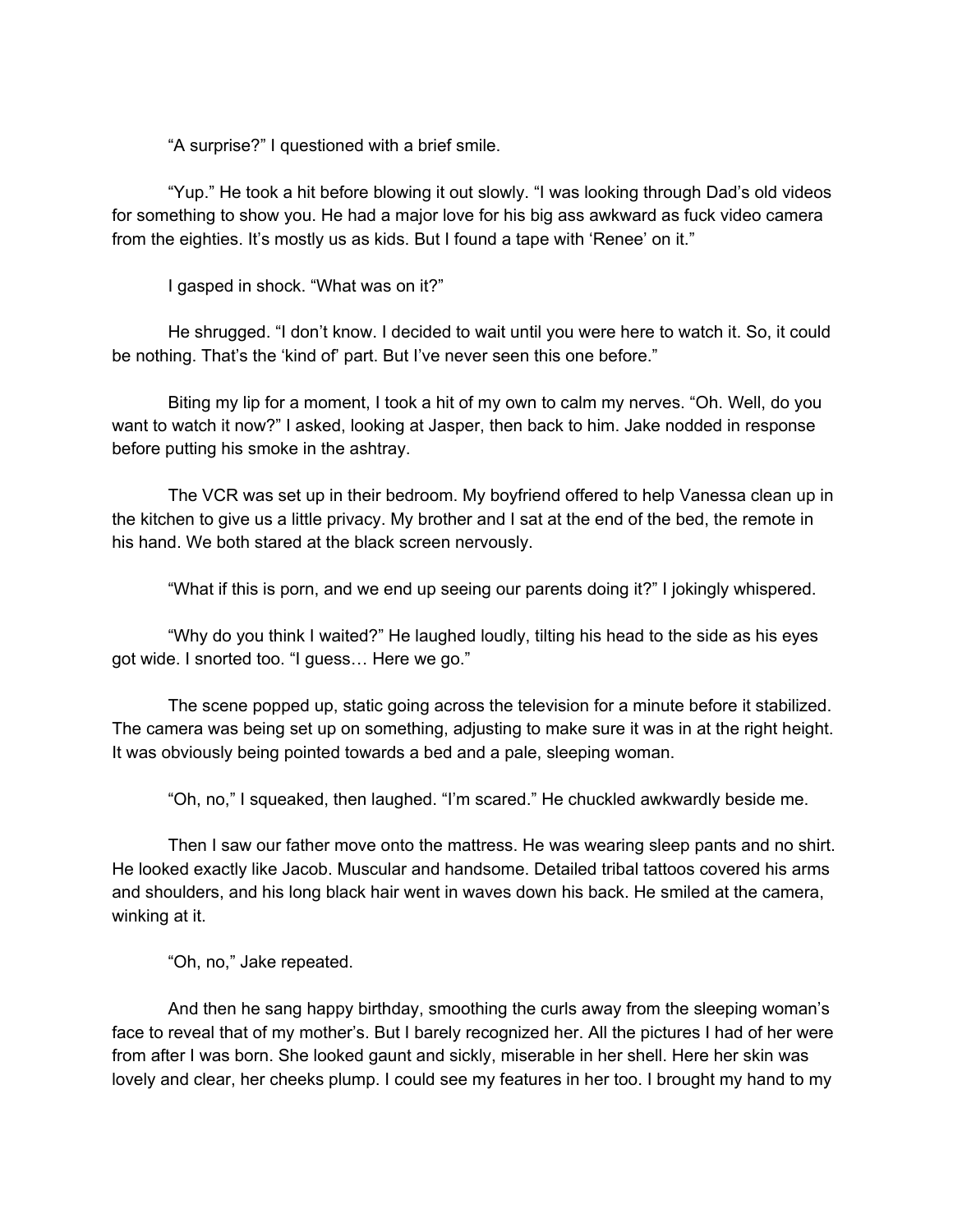mouth to hold in my whimper. When he finished the song, he kissed her temple and whispered that he loved her. As she woke up, her grin grew.

I had never seen her smile before. Not like that. Genuine, warm, and pure.

"I love you too," she cooed as she rolled over to look at him. Slowly, she ran her hand over his cheek, pulling him into a slow and tender kiss. The way they looked at each other reminded me of the way Edward peered at Jasper or me, with absolute adoration in their eyes.

"The first words I've heard my mother speak since I was five are 'I love you,'" I blurted out as I cried softly. Jake put his arm around my shoulder and gave it a squeeze. "This is amazing. Thank you."

"So, what do you want to do today?" My father asked as he hovered over her, playing with her hair. "We can do whatever you want. It's your day."

She hummed and then giggled, drawing the covers up to her nose. "Can we stay in bed?"

"Uh, we might still be watching a porno," Jake whispered, making me giggle through my tears.

"If that's what you want," Dad agreed readily.

Mom brought her hand up to his hair, bringing it over his shoulder. She was smiling as she dragged her fingers down his arm. "Is there anything you wanted to do today?" She offered, then bit her lip. Obviously, she was fishing to see if he made any plans.

He instantly beamed. "Actually, I'm so glad you asked that," he began in an almost overly cheerful voice. "There was just one thing I wanted to do." Then he brought something out of his pant's pocket. It was a tiny velvet black box.

"Is that my present?" She lit up with excitement.

Dad shook his head, grinning at her. "No. It's mine. Renee Swan." He opened it, and inside was a silver ring. I couldn't make out anything else about it since it was so far away, and the picture was a little blurry. "Will you do me the honor of becoming my wife?"

Wailing, both of my hands flew to my mouth. Jasper came bolting into the room, knocking the door so hard it rattled the walls, and Ness waddled behind. Both of them looked at me, then at the screen.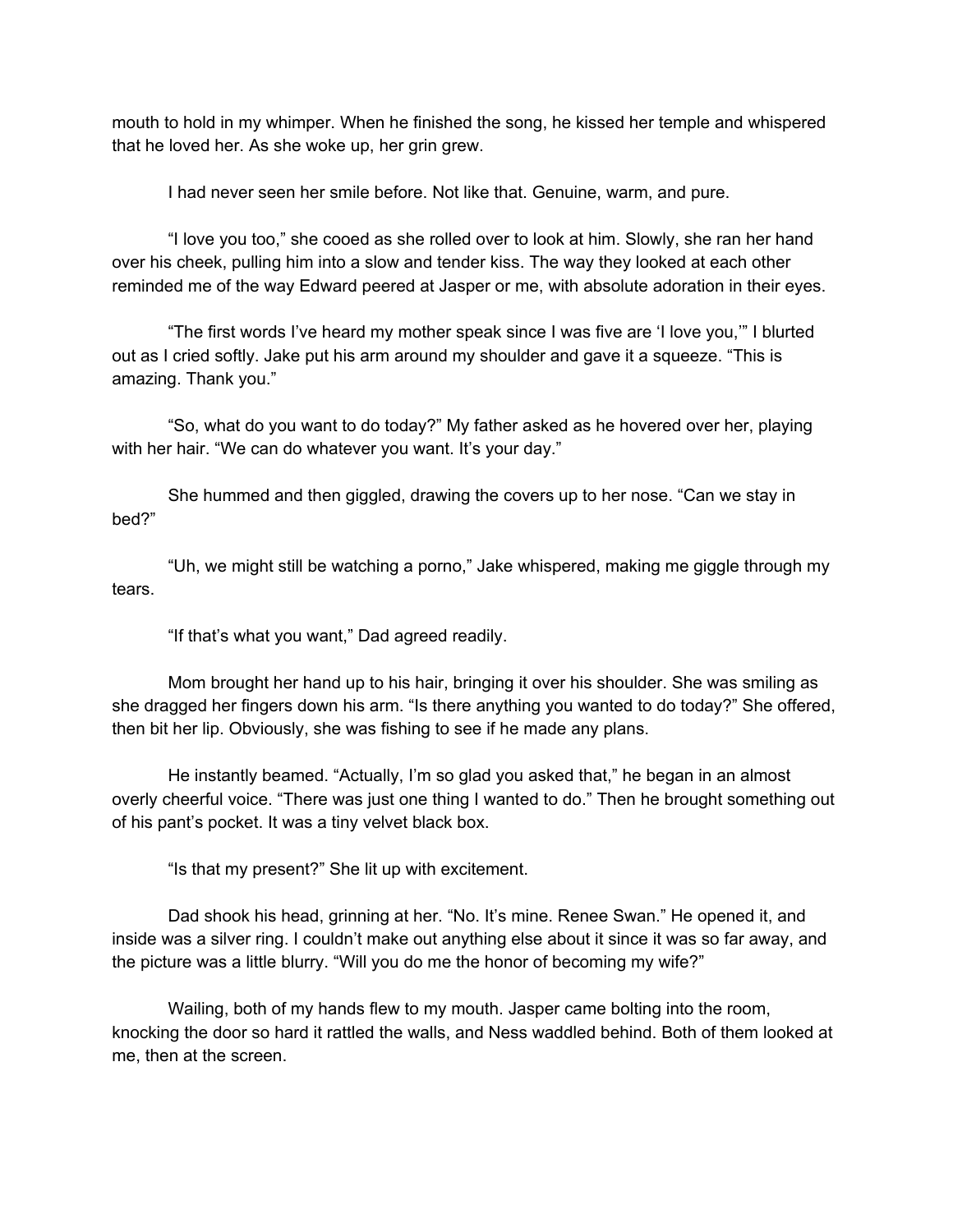"Yes! Oh, my god! Yes, of course, I'll marry you," my mother practically screamed in his face, her arms flying around his neck. He fell back on the mattress with her on top of him. "Are you serious?!" She was obviously in his t-shirt and just panties.

"Um, nope. I'm practicing for April's fools," he said dryly, rolling his eyes. "Yes, I'm serious, silly woman." She giggled before kissing him furiously. Finally, he put the ring on her finger. "I know it doesn't have a stone, but I didn't want it to look like a traditional engagement ring just in case-"

She quickly sat up. Mom looked terrified as the color drained from her face. "Oh, shit. What am I going to do about my parents? What if they find out?"

"Don't worry," he swore as he sat up too. "When I graduate, you and I will go to Washington. It's that simple. I'll help you escape and get you away from them. It's only a couple of months away. There's a little house waiting that is all mine. We'll get married on the beach, start a family, and we'll forget those bigots exist. Everything will be perfect. I promise."

Mom nodded vigorously before finally looking down at her finger and smiled. "It's already perfect. I love it. Oh, my god! We're getting married. I love you so much!"

I couldn't tear my eyes away. I felt Jasper put his hands on my shoulders to comfort me. Jake held my hand while Ness took the other. My heart had never been so hurt and so filled with joy at the same time. This was the best gift my brother could have given me. They looked so perfect and young- happy and full of life. And then to see my mother's justifiable fear and know that she wouldn't be that person by the time I was born.

"She was pregnant with me already," I whimpered. "Probably not even that far along."

Dad went to get the camcorder and brought it onto the bed. When he returned, they snuggled close. She lifted her hand to show the camera her ring. I instantly recognized it because it was on my own. My grandmother had given it to me when I was a teenager.

Both of my hands flew to my mouth again before I doubled over in pain, pressing my forehead to my knees. Jasper came to kneel in front of me, stroking my back. I sort of melted off the bed into his waiting arms.

I watched from Jasper's grasp as my parents repeatedly kissed, longer and deeper each time. Finally, Mom looked at the camera, flushing and over the moon. "Okay. Time to put this away, or we won't be able to show it to our kids." Dad laughed loudly, mischievously biting her shoulder after he tugged down the neck of her shirt to expose it, then turned the video off.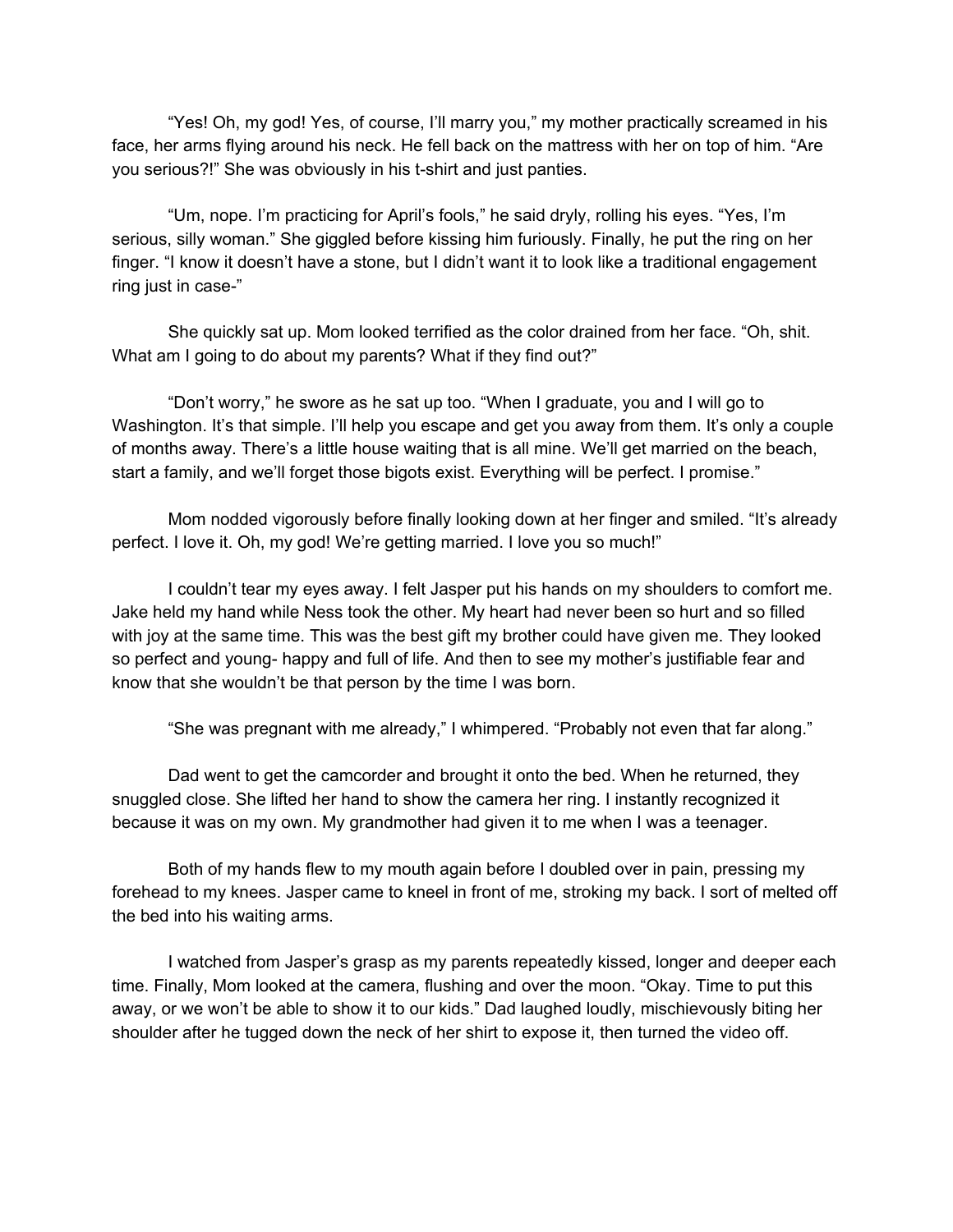"Shh, shh, shh," my boyfriend hummed quietly in my hair, rocking me back and forth as he smoothed his hand through my curls. "It's okay, dove. It's okay." I just shook my head, the tears coming in endless streams. "I know, I know. It's okay. It'll be okay. I've got you."

"They were so happy! It's so unfair! They should have left then!" I sobbed. "Why couldn't he find me? Why couldn't they be my parents? Why?" I demanded. "Why?"

He shook his head, kissing my temple. "I don't know."

"I've been wearing my mother's engagement ring since I was a child," I whispered. "I didn't know. I didn't know," I chanted into his chest, my fingers gripping tightly at the back of his shirt.

"Are you really?" Vanessa asked in surprise. I slowly nodded and brought my fist up to show her from my spot on the floor in Jasper's comforting grip. It was on the ring finger of my right hand. The one Edward purchased for me, that was similar in design but bigger, was on my pointer.

"Eddie bought the other for Christmas so he could sneakily find out what size I was. So he could buy me an engagement ring," I informed her, looking at my shaking fist. "It makes it even more special somehow. He got it because he knew how much I loved my little one. Oh, god." I clutched my fist to my heart.

Jasper squeezed me to his chest, and I buried my face in his neck. He kept patting my back lightly. "Mate, would it be possible for me to get that tape from you so I could make a digital copy for you both? I promise I will return it in perfect condition."

"It's Bella's," Jake said in a whisper. "I'd love a copy, though. There aren't a lot of tapes of Dad walking. Are you okay, sis?" I only shook my head, not moving my face. "I'm sorry."

"Don't apologize!" I laughed. "This is-" I stopped myself, unable to find the words.

"I think you've had enough tonight," my boyfriend muttered into my hair. I slowly nodded in agreement. "I'm going to get her back to the hotel, and all tucked in with a bottle of something."

"Jack," I breathed.

"I was thinking wine and aspirin, but that works," Jasper countered as he stood, bringing me to my feet too.

"Don't let me get too drunk. I need to be able to see straight tomorrow," I implored. He kind of smirked as he rolled his eyes. "I can't vomit in front of my grandpa."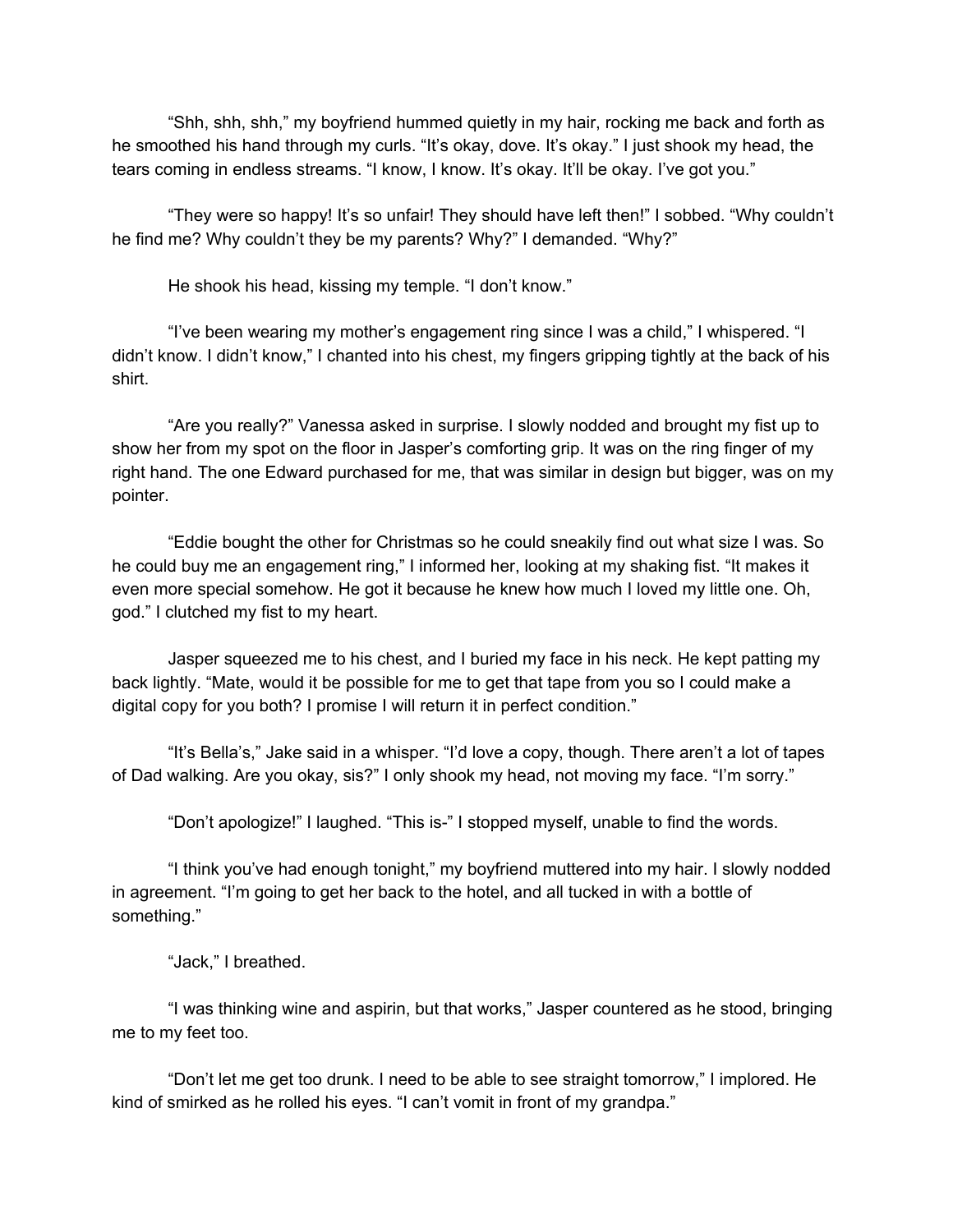He kissed my temple as he put his arm around my waist. "Yeah, dove. I know. I won't," he spoke a bit sarcastically as he took the tape from Jake's hands. "I wouldn't expect us too early in the day."

"That's okay," Vanessa promised, coming to give me a hug.

"Thank you again for dinner. It was delicious," I whispered to my sister-in-law as she squeezed me. I felt the baby kick against my stomach, making me look down. I touched the bump gently, and she kicked at it several times. "I'm sorry I've got her so riled up."

"She's just worried about her aunt," Jake answered for his wife as he came around to her. He pulled me from Jasper's grip and hugged me. "I should have watched it first to prepare you."

I shook my head. "No. It's okay. Thank you for sharing it with me. I'm so glad you found it."

"Me too."

As soon as we got into the rental car, I began to sob loudly. Jasper buckled me up, kissing my temple again. Immediately, he looked up something on his phone. About forty minutes later, we were in front of a liquor store. He didn't even ask if I wanted to go inside. He just leaned over, kissed my lips, and murmured he would be right back. I was still quietly crying.

He returned with a large brown paper bag, swiftly putting it in the back seat before typing in the address for the hotel into the direction's app. It only took ten more minutes to get there.

We didn't get out, just staring at the entrance. Darkness surrounded the car, and everything was silent except for the rain on the windshield. It had stayed away only long enough for us to have a perfect shoot.

"I never saw my mother's smile," I finally began. "I never got to hear my father's laugh. If they had run away together, he would still be alive. He'd never been shot, and he would have been healthier in the first place. My mother would be alive and happy. I'd grown up in that cabin, and I would have had brothers and sisters. Maybe not Jake, Rachel, or Rebecca, but- I can't even imagine what kind of person I would be. But I wouldn't be this nervous wreck," I bemoaned through my tears. "Perhaps I could have been that actress I wanted to be growing up and not have loathed myself so much I can't even stand to hear my voice or look at my face. I still would have found you and Edward, just been confident because I knew no matter what happened, I would have this wonderful and loving support system back home waiting for me if I need them. Who believed in me and loved me," I howled the last two words as I covered my eyes. "I'm sorry. This is embarrassing. I'm just so angry."